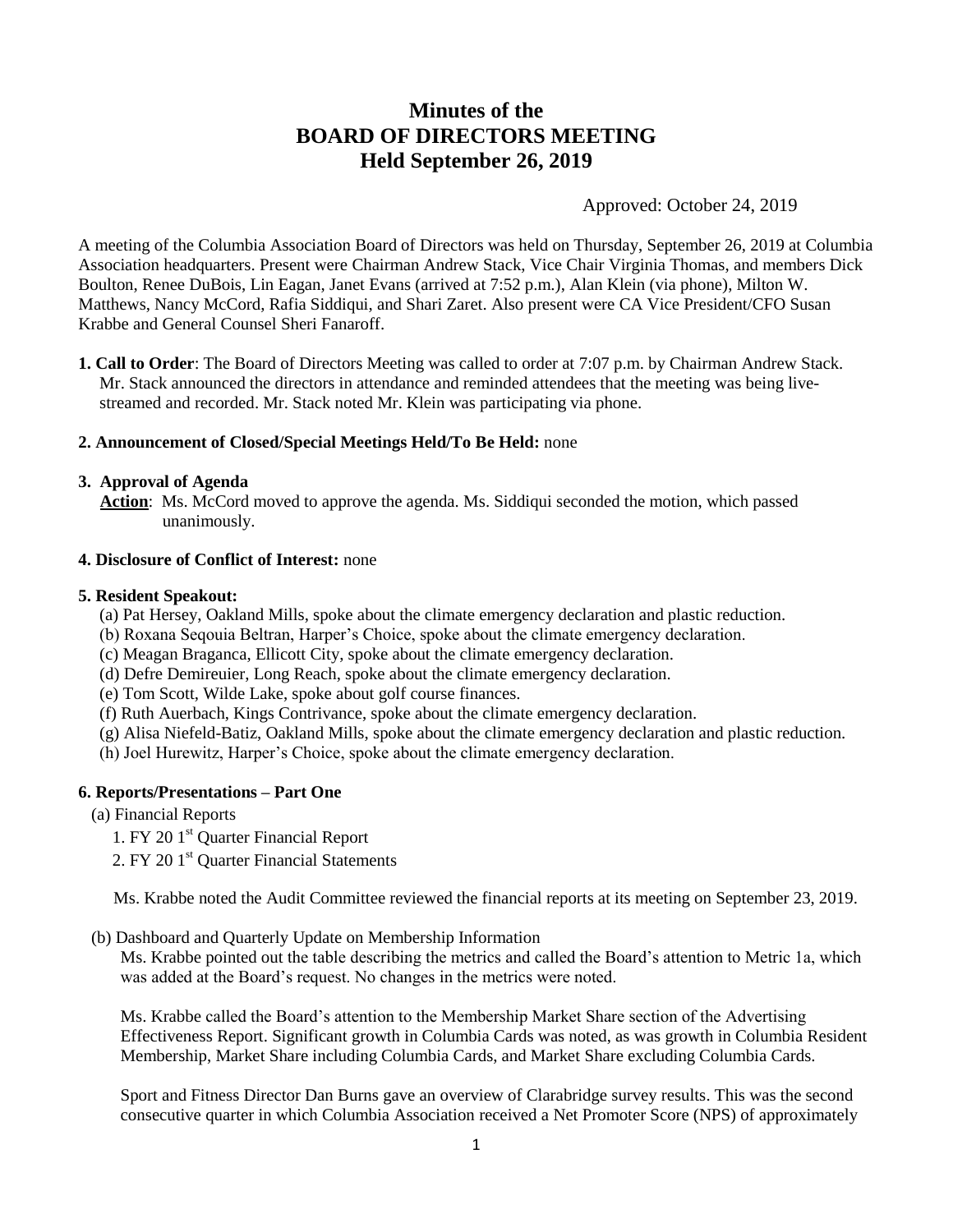40%. The Effort score, which indicates a perception of how easy or hard it is to do business with CA, also decreased, indicating responders found it easy to do business with CA. Mr. Stack noted the Word chart continued to be positive.

# **7. Board Action**

- (a) Consent Agenda
	- 1. Approval of Minutes of July 25, 2019 BOD meeting The minutes were approved by consent.

#### **8. Board Votes**

(a) President/CEO's Strategic Initiatives for FY 2020

Mr. Matthews reviewed his three suggested strategic initiatives for FY 2020. Board members commented positively on strategic priorities nos. 2 and 5, but had questions regarding strategic priority no. 4. Concerns focused on how the strategic initiative, as written, would strengthen the relationship between CA and the villages, and whether other community groups should be involved.

**Action:** Ms. DuBois moved to accept Strategic Priority No. 5. Ms. Thomas seconded the motion, which passed unanimously.

**Action:** Ms. Evans moved to accept Strategic Priority No. 2. Ms. Thomas seconded the motion, which passed unanimously.

**Action:** Ms. DuBois moved to table Strategic Priority No. 4 until a Board meeting to be held on October 10, 2019, following adjournment of the Board work session. Ms. Siddiqui seconded the motion, which passed unanimously.

(b) IRS Form 990

Ms. Krabbe reviewed an updated version of IRS Form 990, which featured corrections to errors noted by the Audit Committee at its September 23, 2019 meeting.

Action: Ms. Siddiqui moved that the Board accept IRS Form 990 as revised. Ms. DuBois seconded the motion, which passed unanimously.

#### **9. Board Discussion**

(a) Climate Emergency Declaration

Jeremy Scharfenberg, CA's energy manager, spoke about CA's advocacy role in climate control, noting the organization has been proactive in this area for several years. Board members discussed the climate emergency resolution and asked questions about some of its provisions.

**Action:** Ms. Thomas moved that the Board of Directors suspend the rules to allow a vote on the "Resolution to Recognize a Climate Emergency and to Advocate regarding Emergency Mobilization Efforts to Help Restore a Safe Climate." Ms. DuBois seconded the motion, which passed by a vote of  $8 - 2 - 0.$ 

For: Mr. Boulton and Mmes. DuBois, Eagan, Evans, McCord, Siddiqui, Thomas, and Zaret Against: Messrs. Klein and Stack Abstain: None

**Action:** Ms. Evans moved to approve the climate emergency resolution (i.e., "Resolution to Recognize a Climate Emergency and To Advocate Regarding Emergency Mobilization Efforts to Help Restore a Safe Climate"). Ms. Zaret seconded the motion, which passed unanimously.

(b) Single Use Plastics